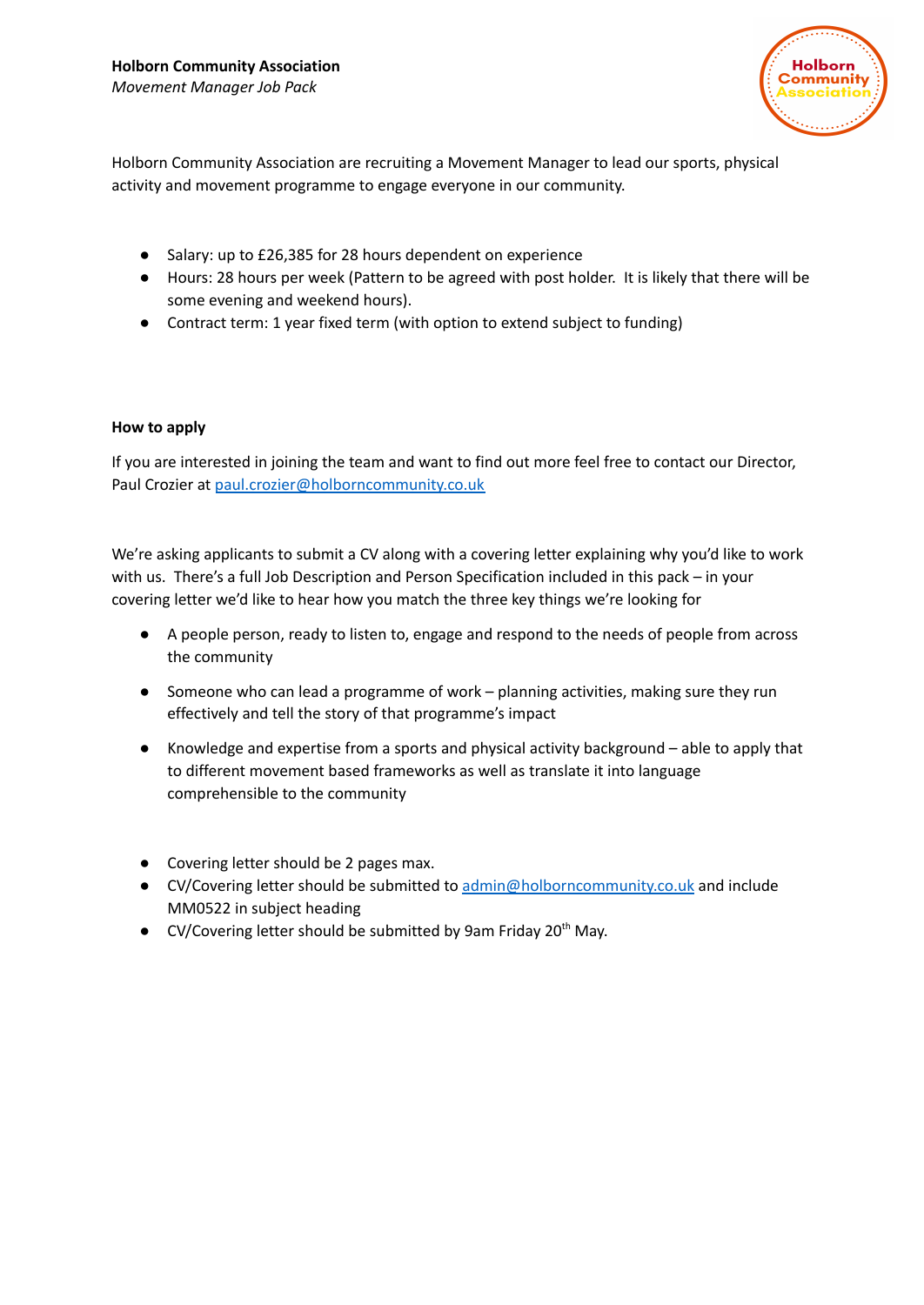# **Holborn Community Association**

*Movement Manager Job Pack*



## **What will a Movement Manager do?**

Operating within community settings day to day you'll be close to people in the community themselves. This role will blend management (making sure things run well, developing new work) with delivery, whether that's leading an activity yourself, taking part alongside people to support their participation or listening to what the community thinks and resolving the problems they share. There's opportunity to shape a programme that emphasises fun, playfulness and togetherness as much as sporting achievement and the chance to try new ways of working, bringing new ideas and activities to the area.

HCA has an existing programme of Movement activities with everything from gymnastics and dance for children through to yoga and walking groups for older adults. We have plans to make even more movement based activities available to our community, making best use of our new space at Holborn House and also in partnership with local communities in spaces and places throughout the area.

Of course, keeping active helps to improve people's physical health. Our Movement programme places just as much emphasis on the benefits to participant's mental health and well-being. We're also big believers in how coming together to 'move' in whatever way builds friendships and reduces social isolation. As part of your work, the Movement Manager will listen to ideas and feedback from the community about the programme, support those less inclined to take part to get involved and make sure that everyone feels welcome and included .

To make those things happen we're seeking someone who

- Is a people person, ready to listen to, engage and respond to the needs of people from across the community
- Can lead a programme of work planning activities, making sure they run effectively and tells the story of that programme's impact
- Will bring knowledge and expertise from a sports and physical activity background and can apply that to different movement based frameworks as well as translate it into language comprehensible to the community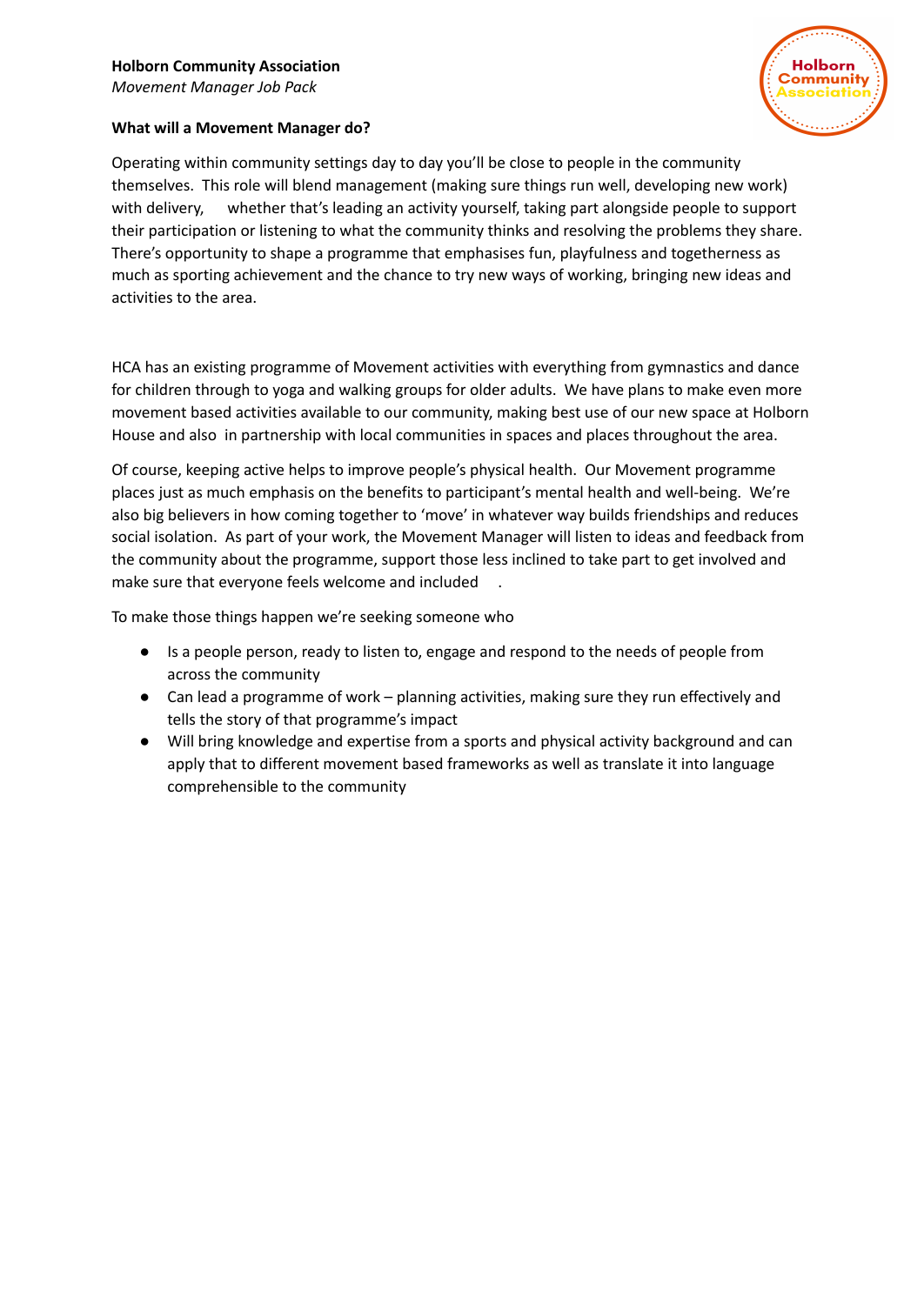

## **About Holborn Community Association**

Holborn Community Association has been at the heart of the local community for over 30 years. Through our programme of Arts, Care, Movement and Play activities we improve individual well being and reduce social isolation. We regularly support 2000+ people per year to come together across three centres and wider outreach programmes to build a stronger community in Holborn.

| <b>Our Values</b>                                                                                                                                                                                                                                                                                                                                        | <b>Our Vision</b>                                                                                                                                                                                                                                                                                    | <b>Our Mission</b>                                                                                                                                                        |
|----------------------------------------------------------------------------------------------------------------------------------------------------------------------------------------------------------------------------------------------------------------------------------------------------------------------------------------------------------|------------------------------------------------------------------------------------------------------------------------------------------------------------------------------------------------------------------------------------------------------------------------------------------------------|---------------------------------------------------------------------------------------------------------------------------------------------------------------------------|
| At Holborn Community<br>Association                                                                                                                                                                                                                                                                                                                      | At Holborn Community<br>Association                                                                                                                                                                                                                                                                  | At Holborn Community<br>Association                                                                                                                                       |
| We believe having fun<br>together is the best way to<br>improve learning, health and<br>well-being<br>We are led by the community,<br>listening to their voices,<br>responding to their needs and<br>empowering them<br>We are <b>inclusive</b> , creating safe<br>welcoming spaces for the<br>community<br>We value partnerships as a<br>way of working | Our vision is for a thriving,<br>wibrant and inclusive local<br>community in Holborn. That<br>community will have<br>opportunities to lead healthy<br>lives, an environment that<br>nurtures residents and a bridge<br>for those who need to achieve<br>their aspirations.<br>(10-15 years timeline) | Our mission is to bring people<br>together and improve the health<br>and well-being of our community<br>through arts, care, movement and<br>play.<br>(3-5 years timeline) |
|                                                                                                                                                                                                                                                                                                                                                          |                                                                                                                                                                                                                                                                                                      |                                                                                                                                                                           |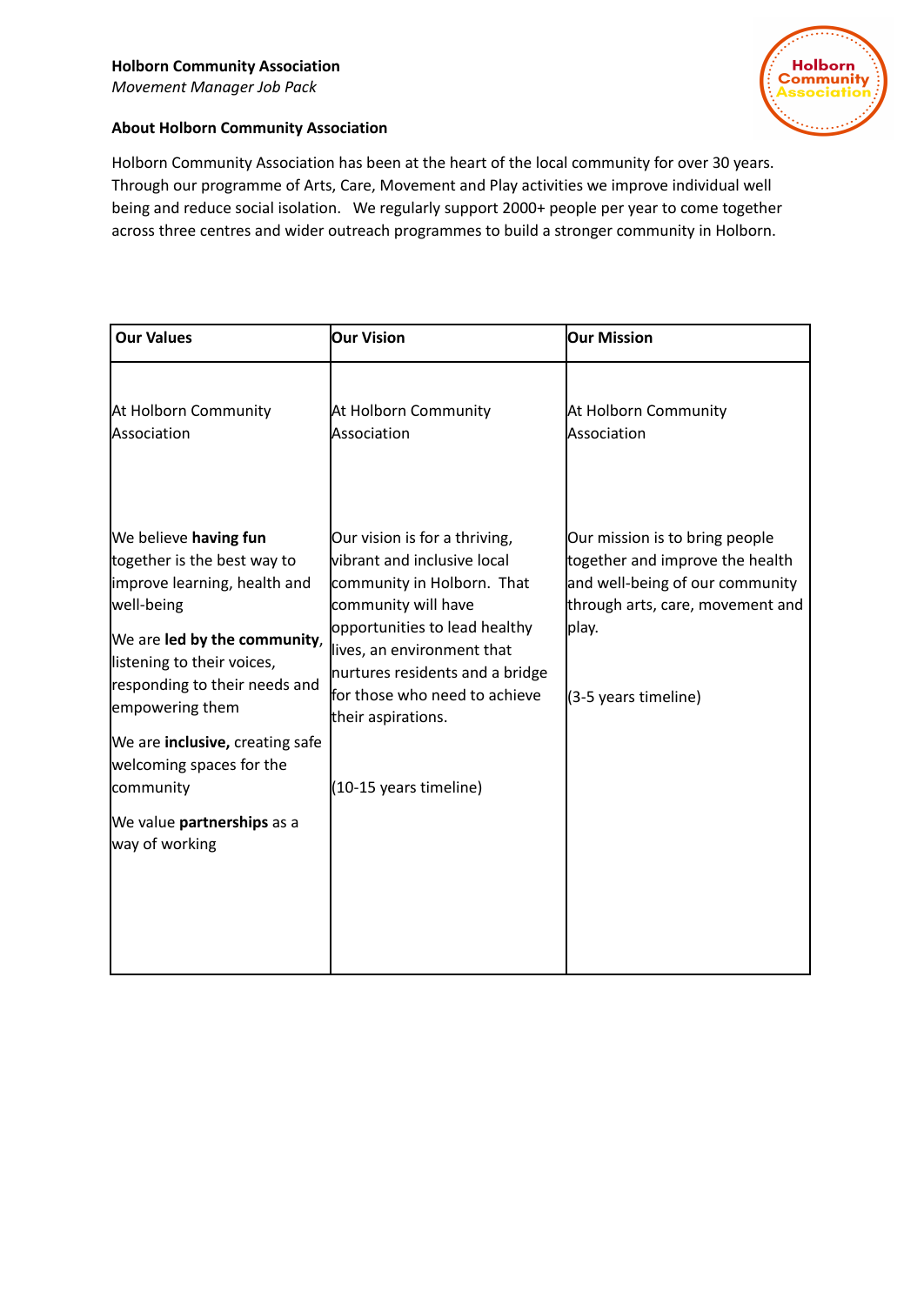## **Holborn Community Association**

*Movement Manager - Job description*

**Holborn** ommunity

Salary: up to £26,385 for 28 hours dependent on experience

Hours: 28 hours per week (Pattern to be agreed with post holder. It is likely that there will be some evening and weekend hours).

Contract term: 1 year fixed term (with option to extend subject to funding)

#### **Job purpose**

To lead HCA Movement programme ensuring it is safe, welcoming and impactful for the local community.

#### **Accountability**

Reporting to: Director, HCA

## **Key areas of responsibility**

The HCA Movement Manager will be responsible for six key areas:

#### **Leadership**

- Engage with individuals and cohorts from across the community to understand their needs and shape Movement programme in response to these
- Work with Director and Leadership Team to deliver organisational values, vision and mission and continuously improve how we operate
- Be an example of good practice, setting the tone for how staff, instructors, partners and community participants behave and engage within our settings.

#### **Programme management**

- Foster a culture of sports and physical activity programming that is inclusive, accessible and makes a real difference for participants
- Monitors content and delivery to ensure delivery is safe, inclusive and high quality (including meeting regulatory requirements if appropriate)
- Monitors performance (attendance, retention, outcomes, income) to understand what's working and evidence the impact of programme
- Works with wider HCA team particularly Communications Officer to promote programme through multi-channel communications, engage different audiences across the community and tell the story of what we do

#### **Programme development**

Consulting with and involving users and wider community stakeholders in design of Movement programme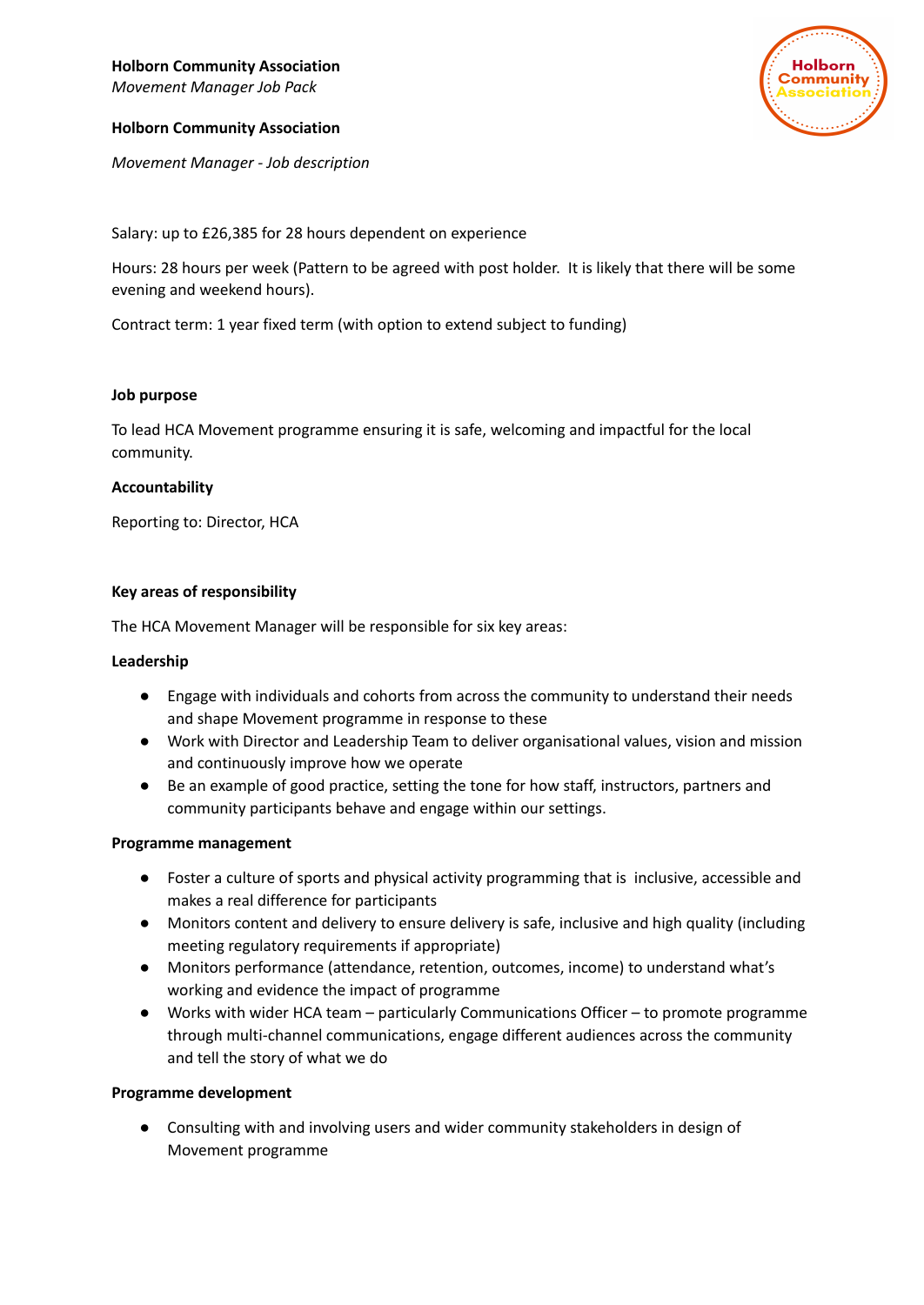## **Holborn Community Association**

*Movement Manager Job Pack*



● Developing a fundraising and income generation strategy for Movement programme include research, submitting applications and developing models of delivery that are sustainable and resilient.

## **People management**

- Full line-management responsibility: day to day management, regular supervision meetings and annual appraisals; HR responsibilities (monitoring absence, DBS, training)
- Ensuring all external tutors are delivering a high quality service, have public liability insurance, up to date DBS checks and the right to work in the UK;
- Supporting relevant staff with child protection or adult safeguarding issues,
- Leading recruitment of new employees where appropriate, in accordance with the Association's policies.
- Leading recruitment and retention of volunteers to support service delivery: in accordance with HCA policies

## **Partnerships**

- Pursuing ideas for new partnerships and projects for development across the organisation
- Maintaining existing partnerships locally with community sector and sports & physical activity partners and funders

#### **Finance**

● Along with Director, set, monitor and review budgets for Movement programme and activities

# **This job description is subject to periodic review and may change according to the needs of the HCA and its services.**